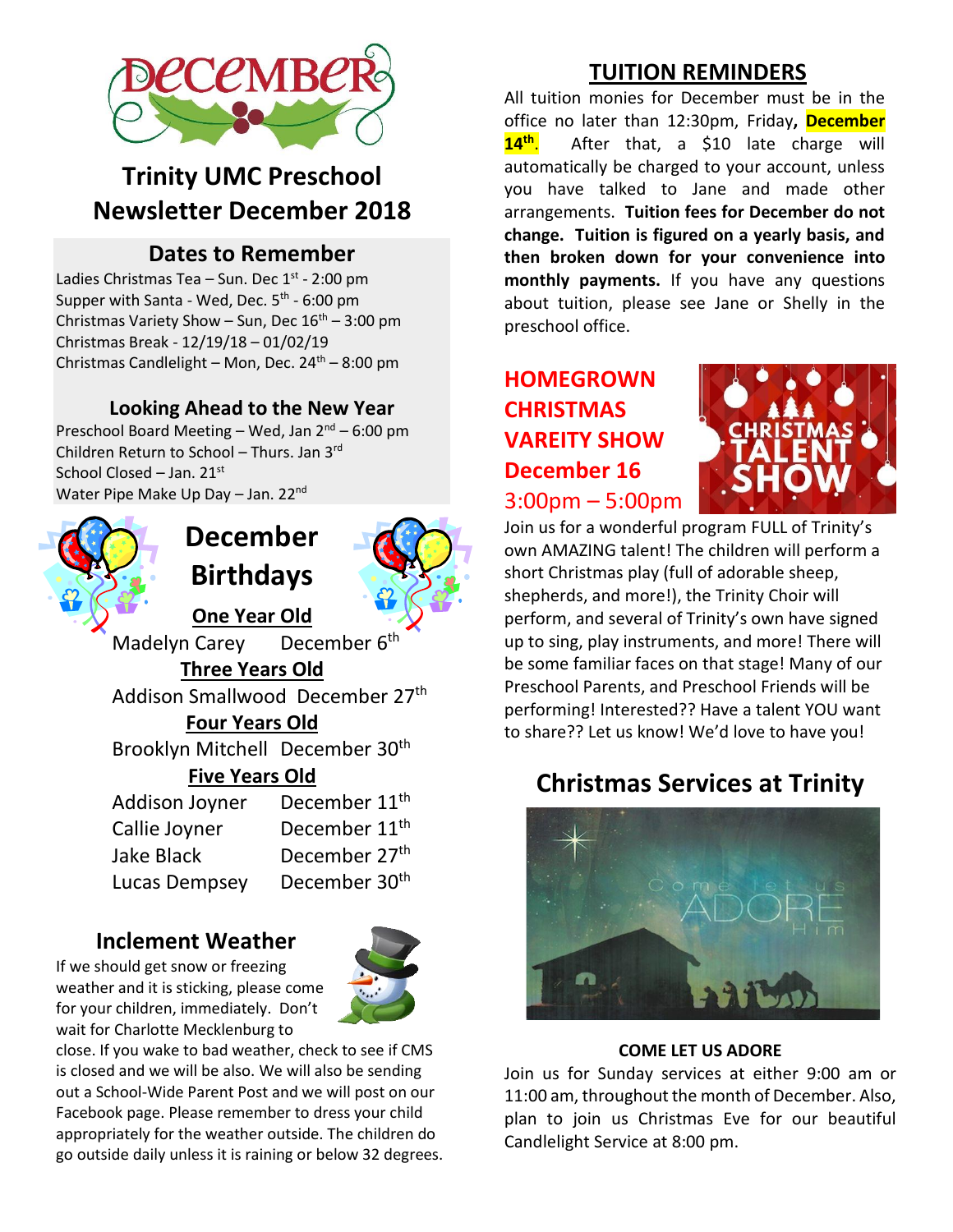## **With Love To Miss Claudia**

During this special time of year, we wanted to take a moment to share our thoughts and love to our most special Director Miss. Claudia! As you may or may not know, Miss. Claudia has been on a sometimes-difficult journey with cancer the past couple

of months. She is a woman of strong faith and trust in God. She is an amazing example for us all to follow as we go through difficult times in our lives sometimes. Please keep her and her family in your prayers!

These are some of the thoughts Miss. Susan's Pre-K class lovingly sent to Miss. Claudia…

- Shiny "Thank you for taking care of us. "
- Jake "Miss. Claudia gives me crackers and I love her."
- Brayden "Thank you for the circle crackers you gave me."
- Judah "I hope you feel better. We miss you."
- David "I really like your smile."
- Lucas "I got my driver's license! I hope you feel better!"
- Mila "You are a really good friend."
- Rocco "I hope you feel better. I have a Christmas Simpson that sings and dances."
- Caroline "Thank you for taking care of us."
- Trait "I love you!"
- Lylah "I hope you feel better. I want to give you a heart."
- Addison "I love you!"
- Callie "I love you!"
- Harper "I love you Miss. Claudia. I hope you have a great day!"
- Elliana "It's ok. Sorry you don't feel so good."
- Sonny "I love you! I want to eat pancakes with you!"
- Sonora "Feel better Miss. Claudia!"
- Logan "I love you!"
- Braxton "We've been working hard at Preschool."





# Supper with Santa

December is the month for one of my favorite events. On Wednesday, December the 5<sup>th</sup>, we will have a visit from Santa Claus. He comes each year on the Long Creek Firetruck. It is such a magical night as we stand on the steps waiting. The first thing that happens is we hear the siren and then we see the blinking lights through the trees as he makes his way down Beatties Ford Road. Adults feel like children again. Santa always arrives around **6:30pm** and will be available for photos with your child, so be sure and bring your camera. We will open the doors for Supper at 6:00 so come and enjoy a meal with your family before Santa arrives. On the menu you can choose from a hot dog or chicken nugget plate. The price is \$3.00. We will also have Santa's Workshop open for the children to "shop" and get a wrapped gift for mom & dad. There will be crafts and activities too! Invite your neighbors and join us for a magical night full of the Christmas Spirit!

## **Angel Tree**

The Angel Tree is up! Each tag on the tree represents a child or sibling of a child who attends Hornet's Nest Elementary and needs our help. There is a sign-up



sheet on the table next to the tree. Please put your name and phone number by the child's tag that you took. The Angel tree is at the entrance, as you walk into the preschool. Wrap your gifts and secure the child's tag to the gift. All gifts need to be turned in by **Friday, December 7 th .**

If you are looking for a wonderful feeling, take a tag off the tree and shop for a child you have never met. We have a chance to be Christmas love for a child in need.